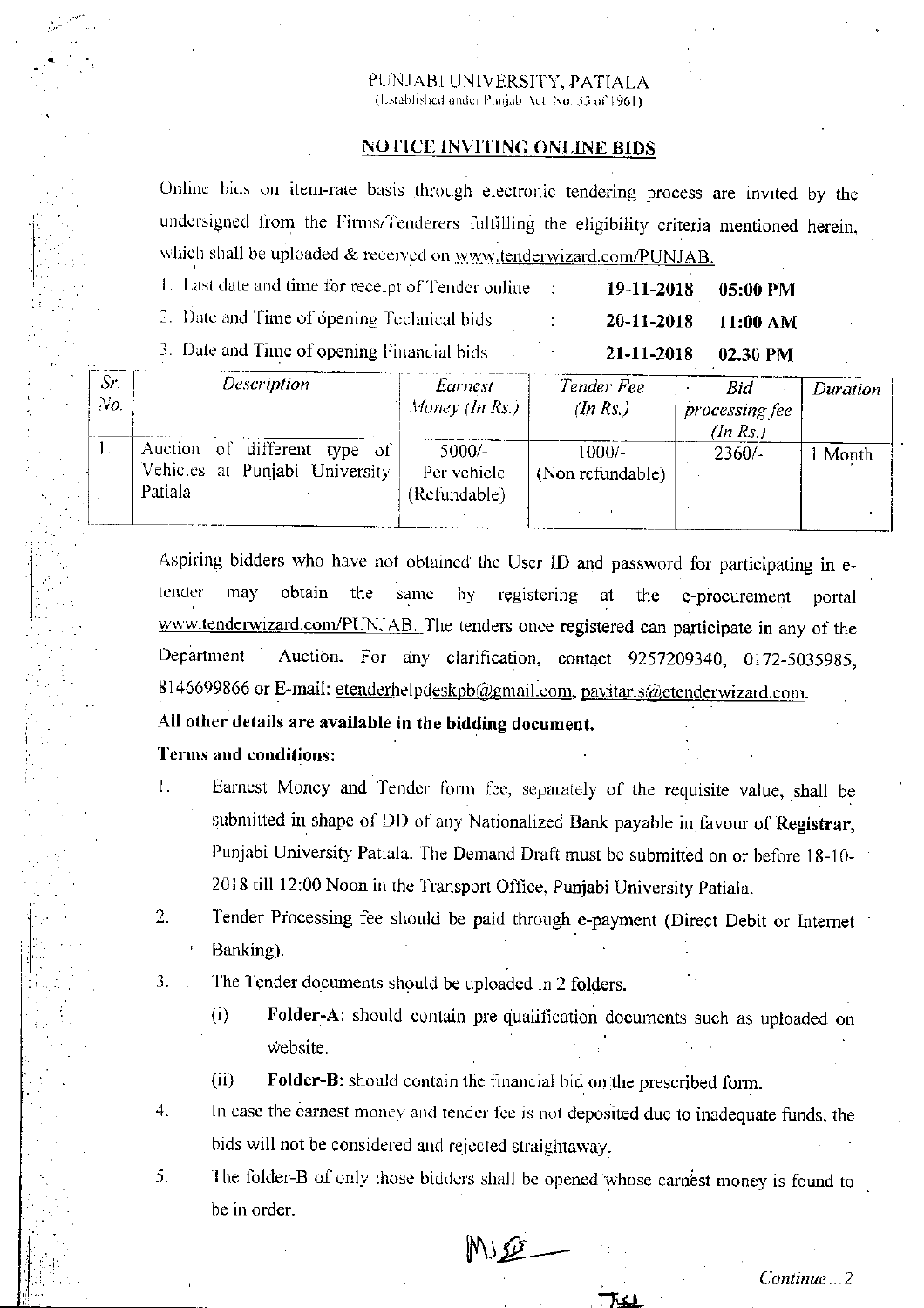- The forder-B of only those bidders shall be opened who will be found technically qualified for the work.
- The eligible bidders who do not possess DSC (Digital Signature Certificate) but are 7. interested in online bid, can get the same issued from approved agencies and for any other query may contact at 9257209340, 0172-5035985, 8146699866 or E-mail: etenderhelpdeskpb@gmail.com. pavitar.s@etenderwizard.com.
- Corrigendum/Addendum/Corrections, if any, will be published on the website only. 8. website check the continue to should Firms/Bidders The www.tenderwizard.com/PUNJAB.
- The tender will be opened in the office of Dean Academic Affairs, Punjabi University 9. Patiala.

### PRE-OUALIFICATION REQUIREMENTS:

The Firms/Bidders shall submit a copy of PAN No. and Self certification that they  $1.$ have not been debarred/blacklisted by any Govt./Semi Govt. organization or any Corporation at any stage.

### **Other Terms and Conditions:**

 $\theta$ .

- In case of a public holiday on the opening day of the tender, the same shall be opened  $\mathbf{L}$ 
	- on the next working day in the office of Dean Academic Affairs, Punjabi University Patiala.
- The Vice Chancellor reserves the right to reject any tender/bid without assigning any  $2.$ reason thereof before/after opening of the bids and the bidders shall have no right or any claim whatsoever for the same on this account.
- Interested Firms/Bidders can visit the Transport Department to physically inspect the 3. Vehicles on any working day.
- The Vehicle (s) will be handed over to the successful bidder (s) after the deposit of  $\ddot{a}$ . full payment in the account of Registrar, Punjabi University Patiala. The successful firm will have to take the possession of the Vehicle (s) from the Transport Department, Punjabi University Patiala.
- In case of failure of payment of the Auctioned Vehicle in the prescribed time 5. schedule given by the University, the Earnest Money Deposit (EMD) of the Tenderers/Firm will be forfeited by the University.
- In case of any dispute, the matter shall be subject to the jurisdiction of competent 6. courts at Patiala (Punjab) only.
- In case of any clarification regarding tender contact Phone No. 0175-3046080 or 7. 3046364.

لمکآ

MISZ

Registrar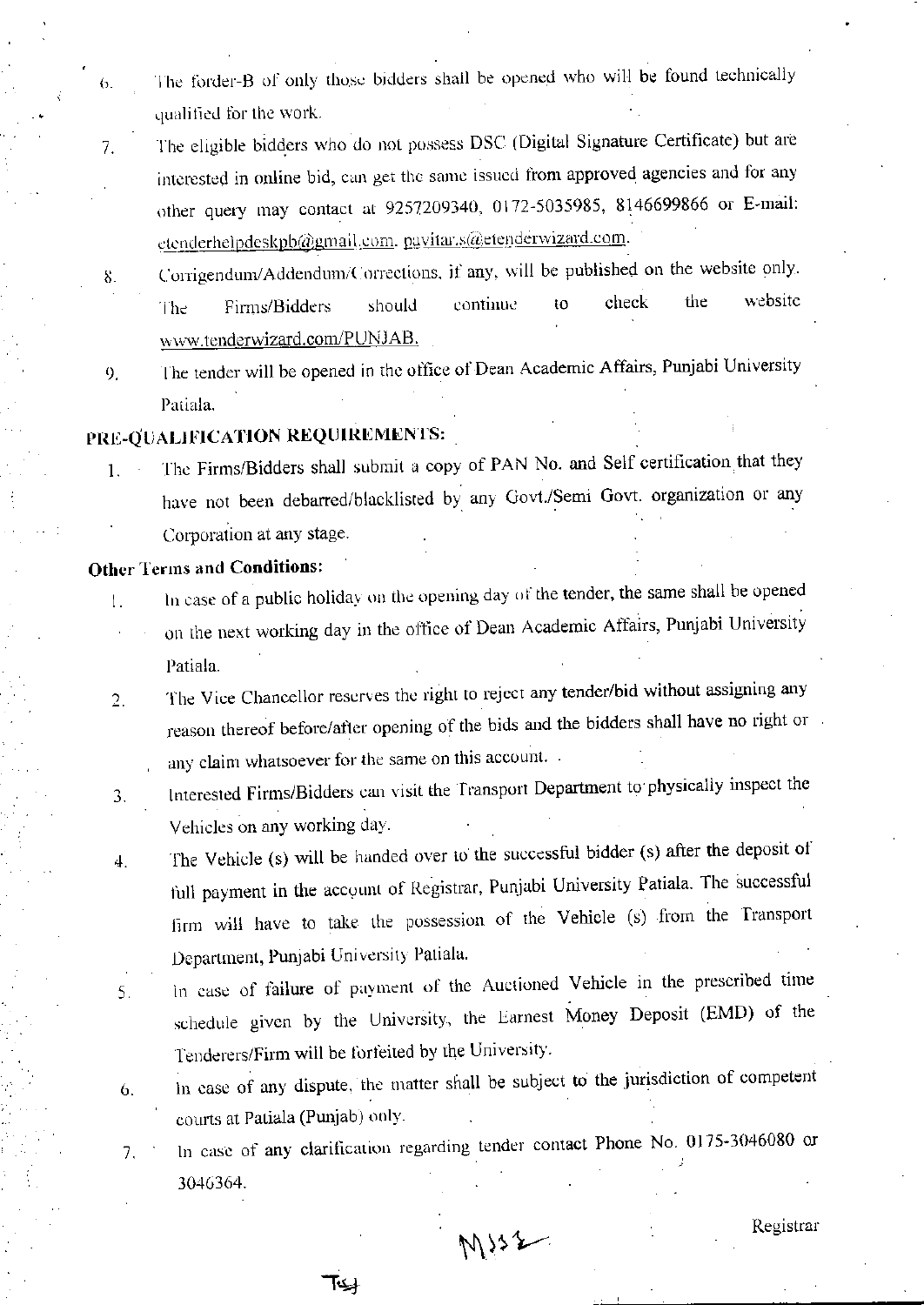# LIST OF DIFFERENT TYPE OF VEHICLES TO BE AUCTIONED

## $BY$

## PUNJABI UNIVERSITY PATIALA

| Sr. No.             | Name of the<br>vehicle | Vehicle No.   | Model   | Maker's Name   | Reserve Price |
|---------------------|------------------------|---------------|---------|----------------|---------------|
|                     | Gypsy                  | PB-11 H-3381  | 1996    | Maruti Suzuki  | 60,000-00     |
| $\overline{2}$      | Jeep                   | PB-11 E-4313  | $-1994$ | Mahindra       | 40,000-00     |
| Ŝ                   | Qualis                 | PB-11 R-2215  | 2000    | Toyota         | 1,20,000-00   |
| $\ddot{+}$          | Qualis                 | PB-11 R-9850  | 2001    | Toyota         | 1,50,000-00   |
| 5                   | Ambassodor             | PB-11 U-0811  | 2002    | Premier        | 40,000-00     |
| 6                   | Qualis                 | PB-11 U-8893  | 2002    | Toyota         | 1,70,000-00   |
| 7                   | Tata 407               | PB-11 V-5661  | 2003    | Tata           | 1,15,000-00   |
| $\overline{\delta}$ | Baleno                 | PB-11 V-4761  | 2003    | Maruti Suzuki  | 1,15,000-00   |
| 9                   | Esteem                 | PB-11 AC-1261 | $-2005$ | Maruti Suzuki  | 80,000-00     |
| 10                  | Esteem                 | PB-11 AD-7061 | 2006    | Maruti Suzuki  | 90,000-00     |
| 11                  | Esteem                 | PB-11 AE-4794 | 2007    | Maruti Suzuki  | 85,000-00     |
| 12                  | Esteem                 | PB-11 Z-3561  | 2004    | Maruti Suzuki- | 65,000-00     |
| 13                  | Skoda Laura            | PB-11 AH-8801 | 2008    | Skoda          | 3,00,000-00   |
| 14                  | Ambassodor             | PB-11 AP-0380 | 2009    | Premier        | 90,000-00     |

MUZO